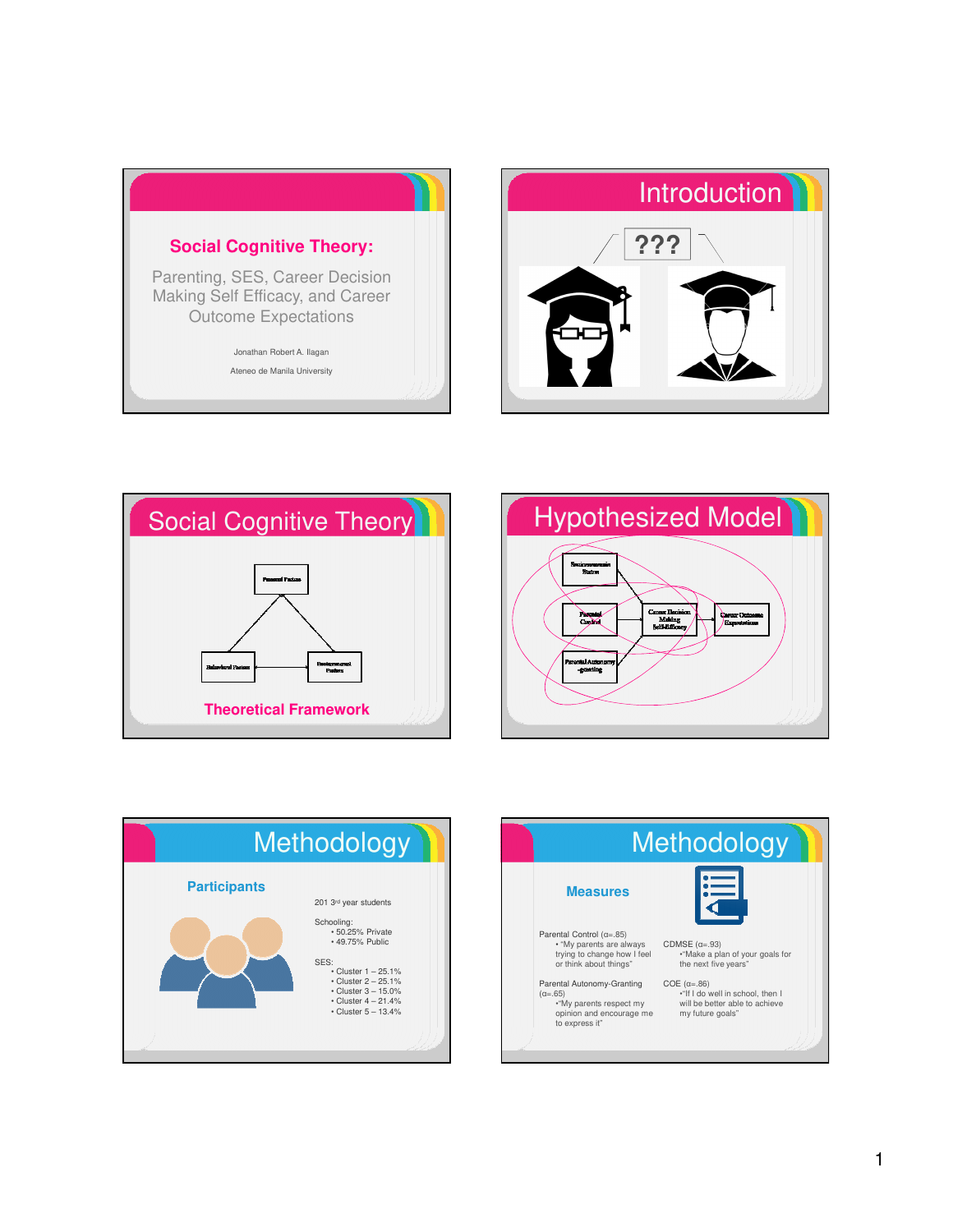| <b>Results</b>                                                                                      |               |
|-----------------------------------------------------------------------------------------------------|---------------|
| <b>Hypotheses</b><br>1) SES predicts CDMSE.                                                         | Ø             |
| 2) Parental control predicts CDMSE.                                                                 |               |
| 3) Parental autonomy-granting predicts CDMSE.                                                       | M             |
| 4) CDMSE mediates the relationship between<br>environmental factors, SES and parenting, and<br>COE. | $\bm{\omega}$ |